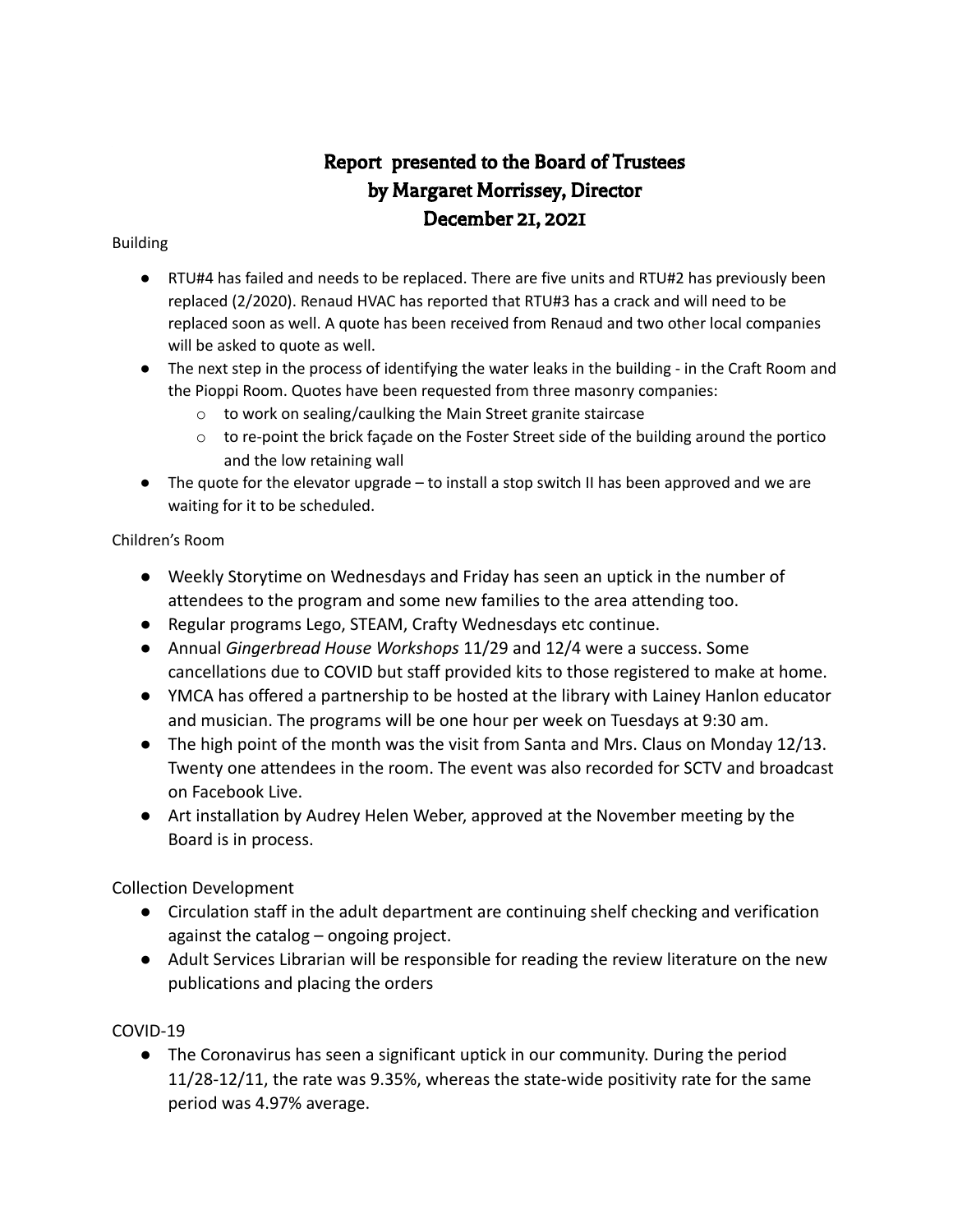- Staff continues to offer Curbside Delivery Service.
- Mask mandate in effect since 9/22 in all municipal buildings. Staff politely remind patrons to wear their masks and pass out masks to those who need them.
- Senior Tax Abatement program suspended.

## Outreach

- Possible First Amendment audit 11/23. Town Hall staff had previously been visited a while ago and around the same time, the library received a phone call previously asking about the collection.
- Met with the Southbridge Academy Principal Tiffany Greaney and Middle School English teacher Ana Bowden 11/23, to discuss regular visits by the Academy students. The library has passed some of the discarded books from the collection to the teachers for use in school and to enrich their library.

## Safety and Security

● During closing on Saturday staff found a nip bottle on the side of the couch in the Reading Room 12/11.

## **Staff**

- Staff is now at 100%!
- Jessi McCarthy has joined the staff as Adult Services Librarian on 12/13.
- Children's Librarian Liz Gendreau received a lovely note which she shared with me from a parent which I will pass around at the meeting.

## State Aid

● First of two payment \$20,703.78 is awarded at the MBLC meeting 12/2.

**F**rom MBLC **"PLEASE NOTE:** These lists reflect only the first half payment. The second payments will be sent in late March or early April. You will notice an increase in the half payments and the total awards this year. State Aid to Public Libraries saw a one million dollar increase over last year to \$13 million."

## Tax Preparation AARP Volunteers

 $\bullet$  Tax preparation assistance will be starting Mondays February 7<sup>th</sup> to April 4<sup>th.</sup> Staff is taking registrations.

## **Technology**

- Website design suggestions have been implemented.
- CWMARS have implemented various upgrades to the Evergreen software. There was no disruption in service.
- One of the public computers (P18) was not closing out correctly and staff submitted a ticket to CWMARS who were able to correct immediately 12/7.